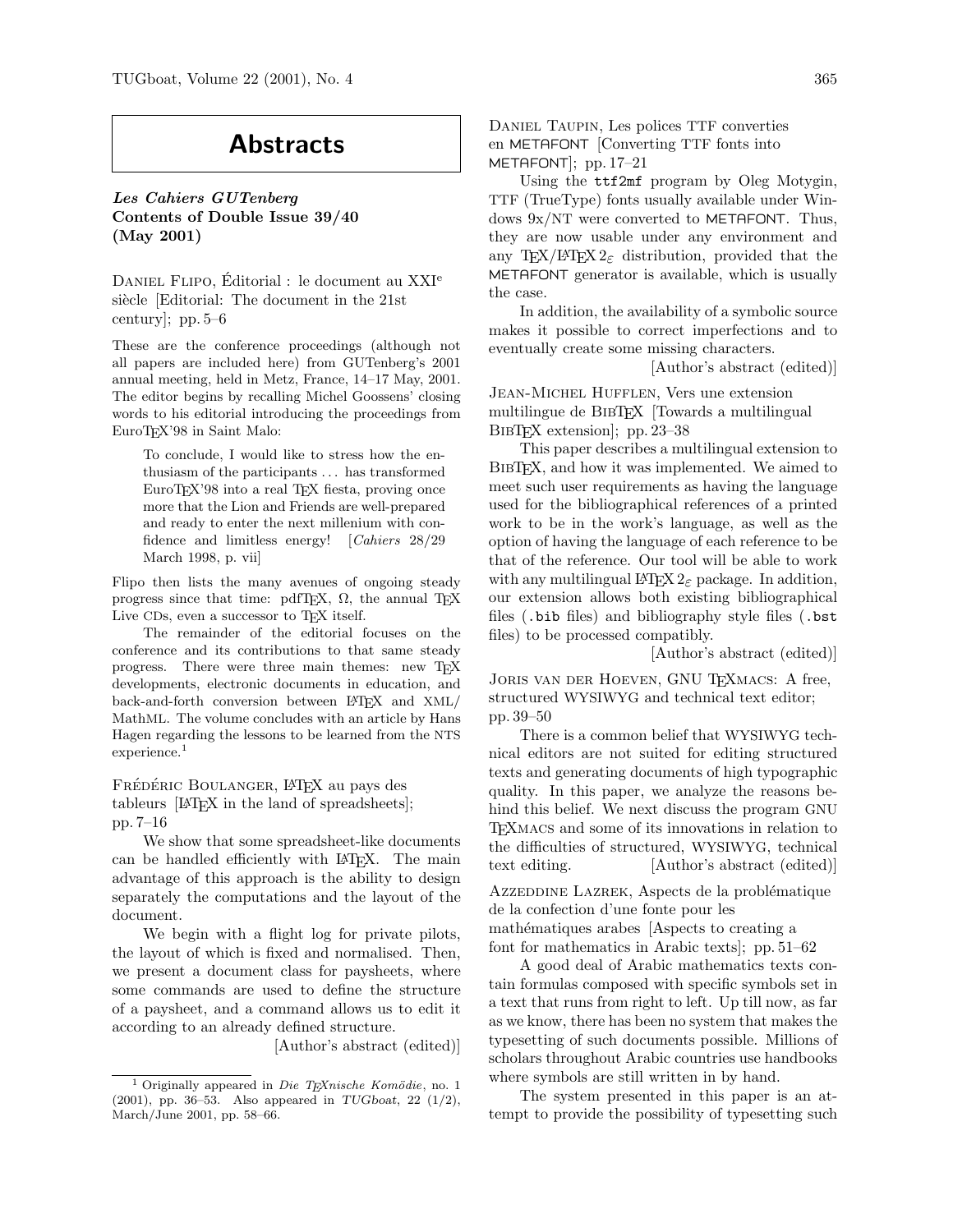documents. The capabilities of both T<sub>E</sub>X and Arab-TEX will be extended to suit this situation.

The Arabic font Naskh designed by K. Lagally for his package ArabTEX and the Computer Modern family designed by  $D.E.$  Knuth in METAFONT  $\ldots$ serve as the basic fonts. In math mode, Naskh is adapted to various sizes according to the different positions (normal, super- or subscript, etc.). This font is used to design new signs in different shapes and for abbreviations. The Computer Modern family, especially the Math Symbols and Math Extension fonts, will help build some special symbols via glyph inversion. Many difficulties arise afterwards: heterogeneity of size, bold face level, the position of symbols with respect to the baseline . . . shape changes in Arabic characters when passing from text to math mode, to name a few. These difficulties attest to the limits of systems composed for the needs of typesetting mathematica in a Latin langauge whenever these systems are to be adapted to foreign language contexts.

[Author's abstract (edited)]

Jean-Michel Sarlat and Jean-Paul

Vignault, TEX dans l'enseignment secondaire, une expérience  $[T<sub>E</sub>X$  in secondary education: An experiment]; pp. 63–69

We present some issues — established facts, thoughts, wishes — with respect to our efforts to introduce TEX to secondary school teachers, as well as providing a server to consolidate various initiatives. [Translation of French résumé]

YOLAINE BOURDA, Objets pédagogiques, vous avez dit objects pédagogiques ? [Learning objects . . . you said 'learning objects'?]; pp. 71–79

Learning objects are currently the subject of numerous standardization projects. Unfortunately, the definition itself of 'learning objects' is still quite fluid.

This article attempts to look at what is meant by learning objects and to ask questions about their level of granularity and structuring.

[Translation of French résumé]

LAURENT ROMARY, Un modèle abstrait pour la représentation de terminologies multilingues informatisées TMF — Terminological Mark-up Framework [An abstract model for representing computerized TMF (Terminological Mark-up Framework) multilingual terminology]; pp. 81–88

We introduce an abstract model for representing computerized multilingual terminologies. This model was developed in XML by Technical Committee 37 of ISO. It relies on a methodology which makes an essential distinction between the general structure of a terminological database and the information units (data categories) that are used to describe the various levels of this structure.

[Author's abstract (edited)]

ERIC-OLIVIER LOCHARD and DOMINIQUE Taurisson, "Le monde selon Arcane" : un paradigme instrumental pour l'édition  $\acute{e}$ lectronique  $\acute{ }$  ("The world according to Arcane": An instrumental paradigm for electronic editing]; pp. 89–105

The World According to Arcane is an operating instrumental paradigm for electronic editing of scientifically established texts and knowledge, currently being used in several scholarly edition projects. The world of knowledge is edited in a database, the architecture of which is both generic (so as to be applicable to numerous domains) and simple (any information is a subject of interest): a multimedia document, a relation between subjects or an enrichment. Internal or external documents are enriched with the editing module, independently of the media and the final publication. The reading module offers very powerful procedures to investigate and browse electronic work: typified links inferred by the architecture, sophisticated indexation, dynamic composition of virtual documents, naturally formulated requests, formal treatments, and reading itineraries. The publishing module allows one to export information in various formats (HTML, XML, T<sub>F</sub>X), to compose paper books, and to produce electronic books in the form of autonomous applications distributed on CD-ROM, DVD-ROM, web site, or database system.

[Author's abstract (edited)]

DENIS ROEGEL, La géométrie dans l'espace avec METAPOST [Geometry in space with METAPOST]; pp. 107–138

METAPOST is a tool especially well suited for the inclusion of technical drawings in a document. In this article, we show how METAPOST can be used to represent objects in space and especially how it can be used for drawing geometric constructions involving lines, planes, as well as their intersections, orthogonal planes, etc. All the features belong to a new METAPOST package aimed at all those who teach and study geometry. [Author's abstract]

Yannis Haralambous and John Plaice,

Traitement automatique des langues et composition sous Omega [Natural language processing and composition under Omega]; pp. 139–166

While  $\Omega$  continues to evolve and its functionality expand and diversify, one notices that the